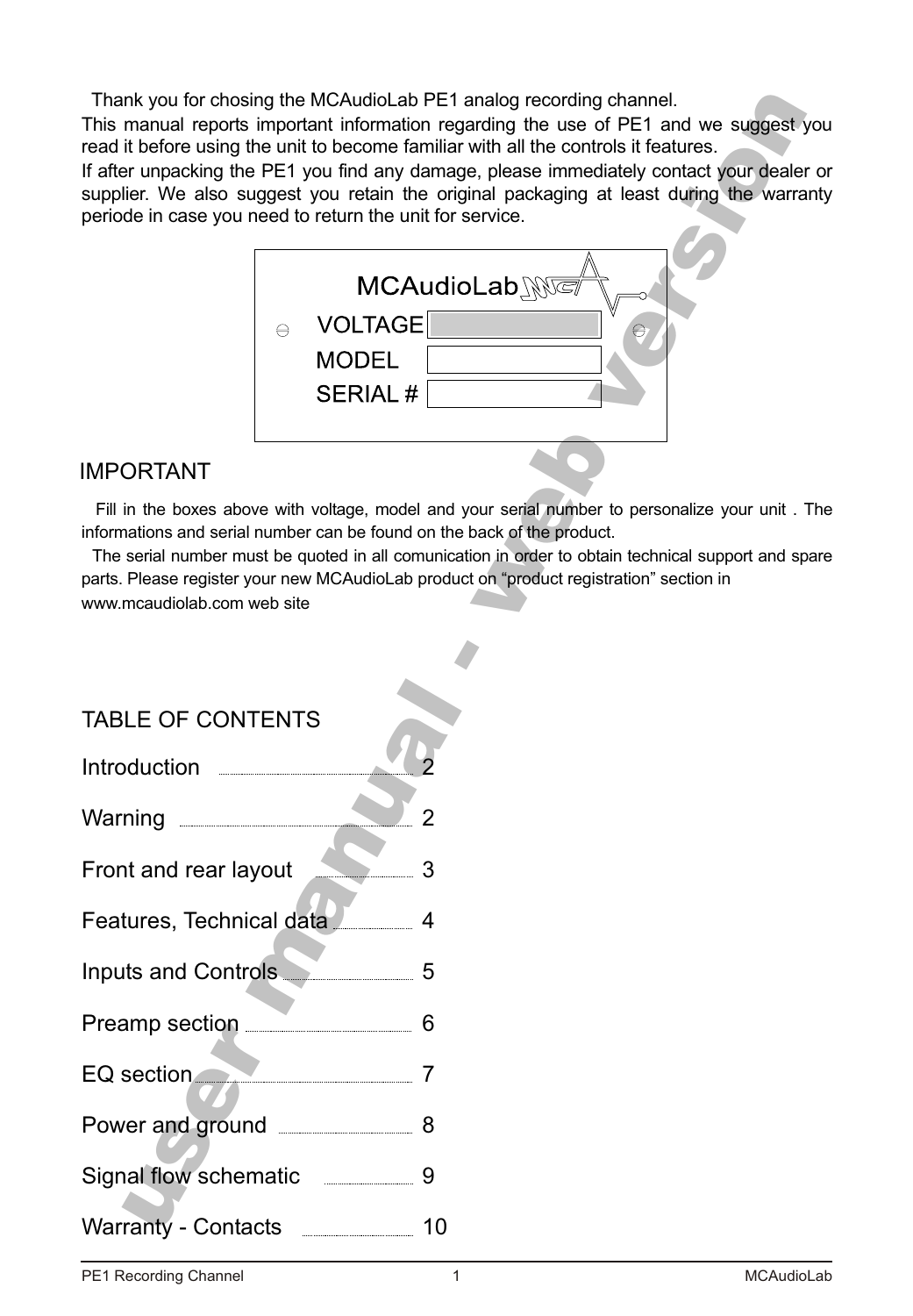# **INTRODUCTION**

The MCAudioLab recording channel PE1 is a combined microphone and DI preamplifier with passive equalizer in one box intended for recording directly to any recording such as tape or hard disk.

The DI can handle pickups, keyboards, or line-level signals.

**which the interpretation**<br>
whing directly to any recording such as tape or<br>
vel signals.<br>
b an integrated package. The PE1 uses a<br>
gy that meets the requirements of the most<br>
audio performances deliver extremely wide<br>
ibi We have combined these two elements into an integrated package. The PE1 uses a modern tube, class A high voltage circuit topology that meets the requirements of the most demanding recording applications. Excellent audio performances deliver extremely wide bandwidth, low noise, and high headroom.

 The PE1 is designed to offer the user a high flexibility; the unit can be used as a microphoneline preamp / DI or as recording channel (preamp+eq) at the same time.

The output stage utilizes Lundahl transformer.

 Each unit is built for a great and to last. All power supplies are fully regulated for long humfree operation and highly filtered to avoid disturbances from the electricity mains.. Each unit is hand-built and meticulously tested and listened before shipment to the customer.

# **WARNING!**

**-**

Before you start your new MCAudioLab Tube PE1, please read the following:

**WARNII**<br>
rnew MCAudioLab Tube PE1<br>
sensitive to a high sound precording situation. Make sure<br>
necessary. Direct light will als<br>
have enough space between<br>
er heating will cause damage Any tube product is sensitive to a high sound pressure level environment. This may cause microphonics in a recording situation. Make sure you are able to fit shock mount and place the unit in isolation if necessary. Direct light will also effect tubes as well.

PLEASE be sure to have enough space between any stuff; this will ensure your tube unit will not be over heat. Over heating will cause damage to the tubes and shorten their life span.

Included in the box:

**PE1 Tube Recording**<br>ver cord<br>instruction manual - The PE1 Tube Recording Channel

- Power cord
- This instruction manual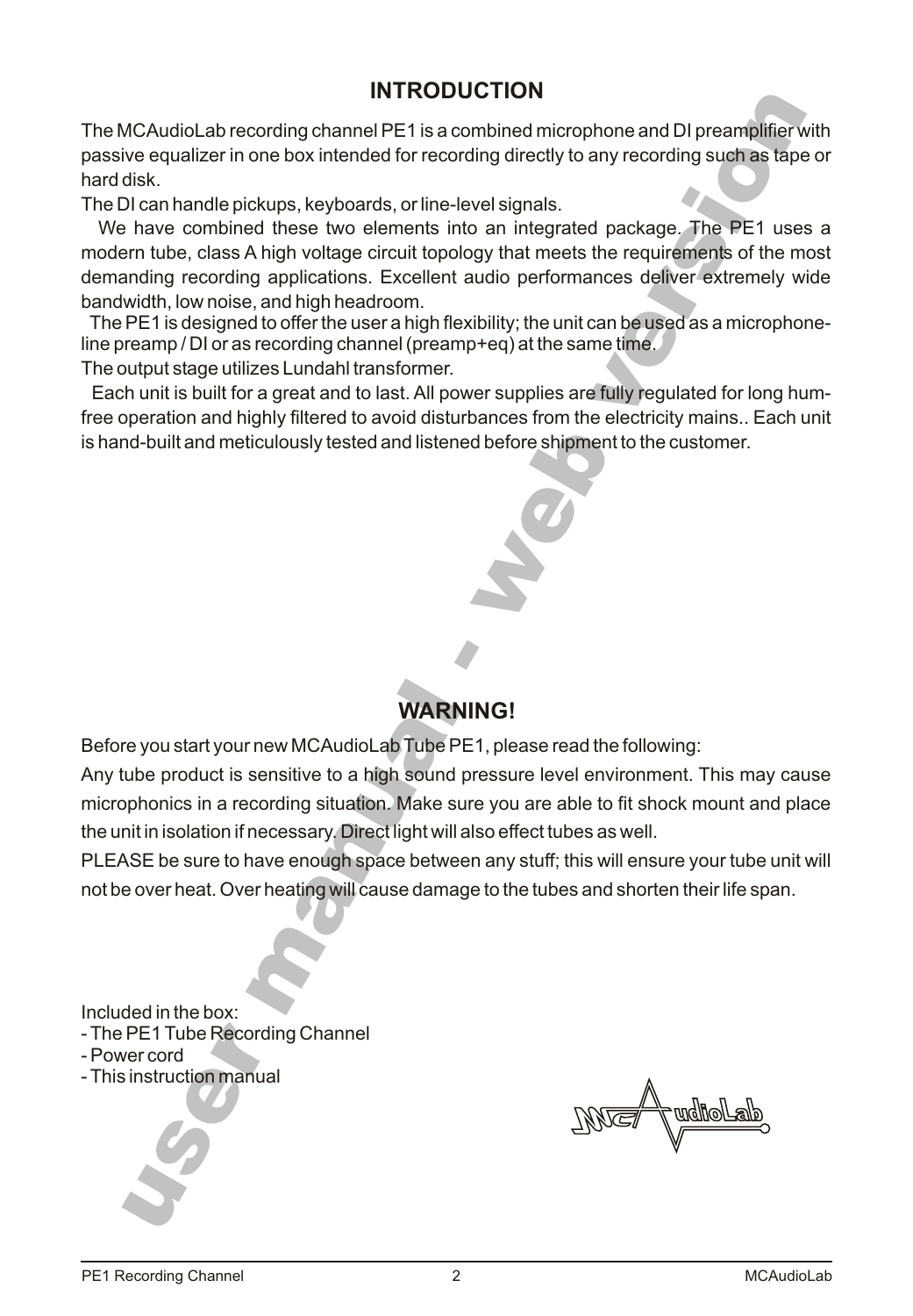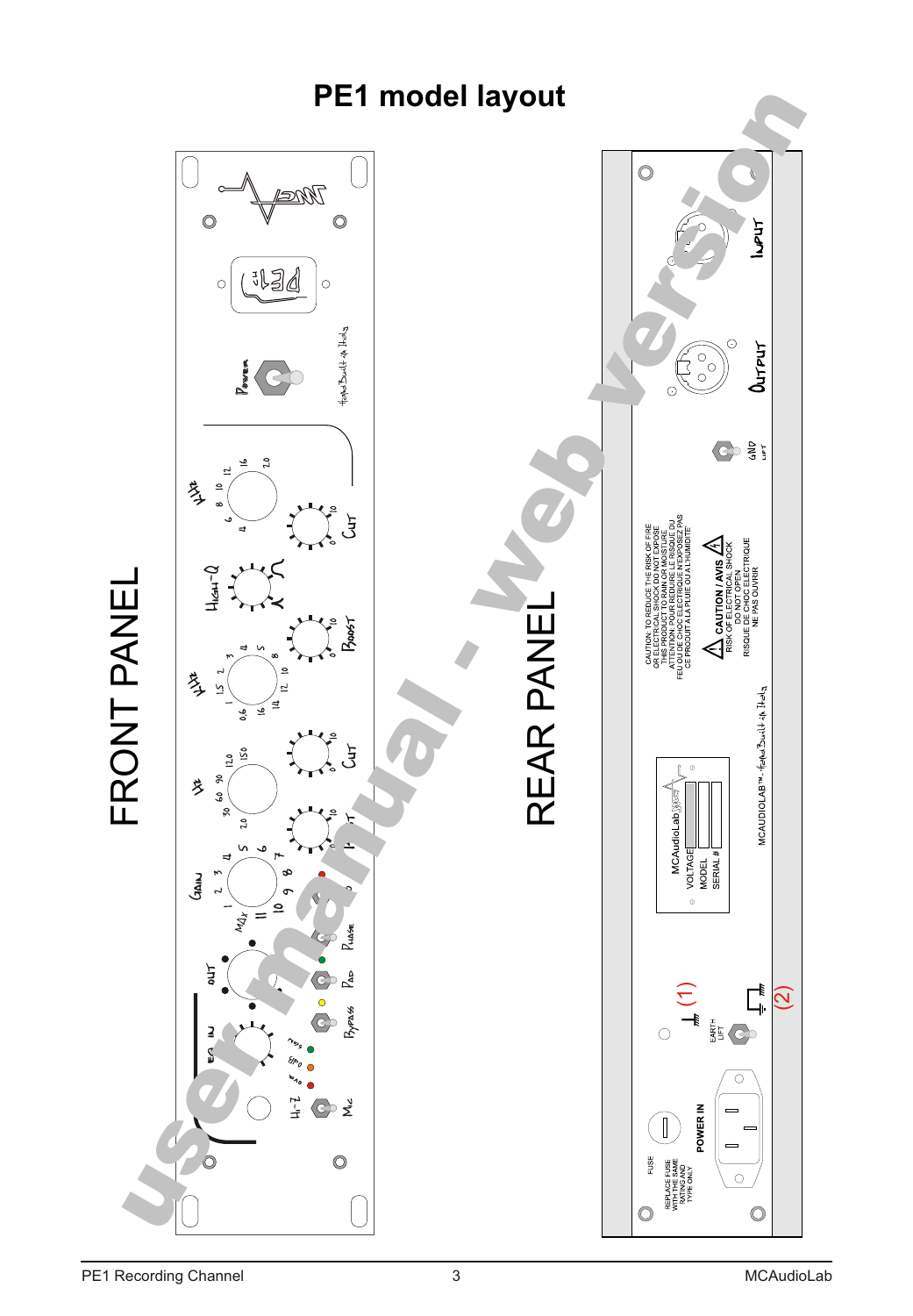# **FEATURES**

All vacuum-tube class A design Master Output level control EQ Bypass switch TrueLED signal level indicator XLR female Input connector XLR male Output connector Lundahl Input and Output transformers Ground lift switch (output only) Earth lift switch External plug earth connector

## **UNIT SIZE:**

Width: Standard 19 inches for rack mount installation. Height: Standard 3.50 inches or 2U rack space. Dimensions (W x H x D) 19" x 3.5" x 12.2" Weight: 5 kg - 13.2 lbs.

# **TECHNICAL DATA - PE1 specifications**

**web 2000 the CONSTRUCTION** Input line Impedance >10k Ohm Balanced XLR Output (line level); Recommended minimum load output Impedance: 600 Ohm Maximum output Level +22 dBu Output Low-Z, transformer-balanced

Power Requirements: 230 Vac - 160 Watts

### **PE1 filter characteristics:**

Low Boost/Cut at 20, 30, 60, 90, 120, 150Hz; Shelving; 0 to 14dB Boost; 0 to 12dB Cut

High Cut at 4, 6, 8, 10, 12, 16, 20KHz Shelving; 0 to 10dB

**ristics:**<br>
30, 60, 90, 120, 150Hz;<br>
to 14dB Boost; 0 to 12dB Cut<br>
0, 12, 16, 20KHz<br>
to 10dB<br>
1.5, 2, 3, 4, 5, 8, 10, 12, 14, 16<br>
harp Q)<br>
road Q<br>
2 4 dep. on frequencies<br>
1.2 dep. on frequencies High Boost at 0.6, 1, 1.5, 2, 3, 4, 5, 8, 10, 12, 14, 16KHz; 0 to 24dB (sharp  $Q$ ) 0 to 16dB (broad Q)

High Bandwidth "Q" Sharp: 0.8 to 4 dep. on frequencies Broad 0.2 to 1.2 dep. on frequencies

Adjustable output from - to 0 (atten. control)

**users that the company of the company of the company of the company of the company of the company of the company of the company of the company of the company of the company of the company of the company of the company of** *In line with our company policy of continuous development, the above specifications are subject to change without notice*

**-**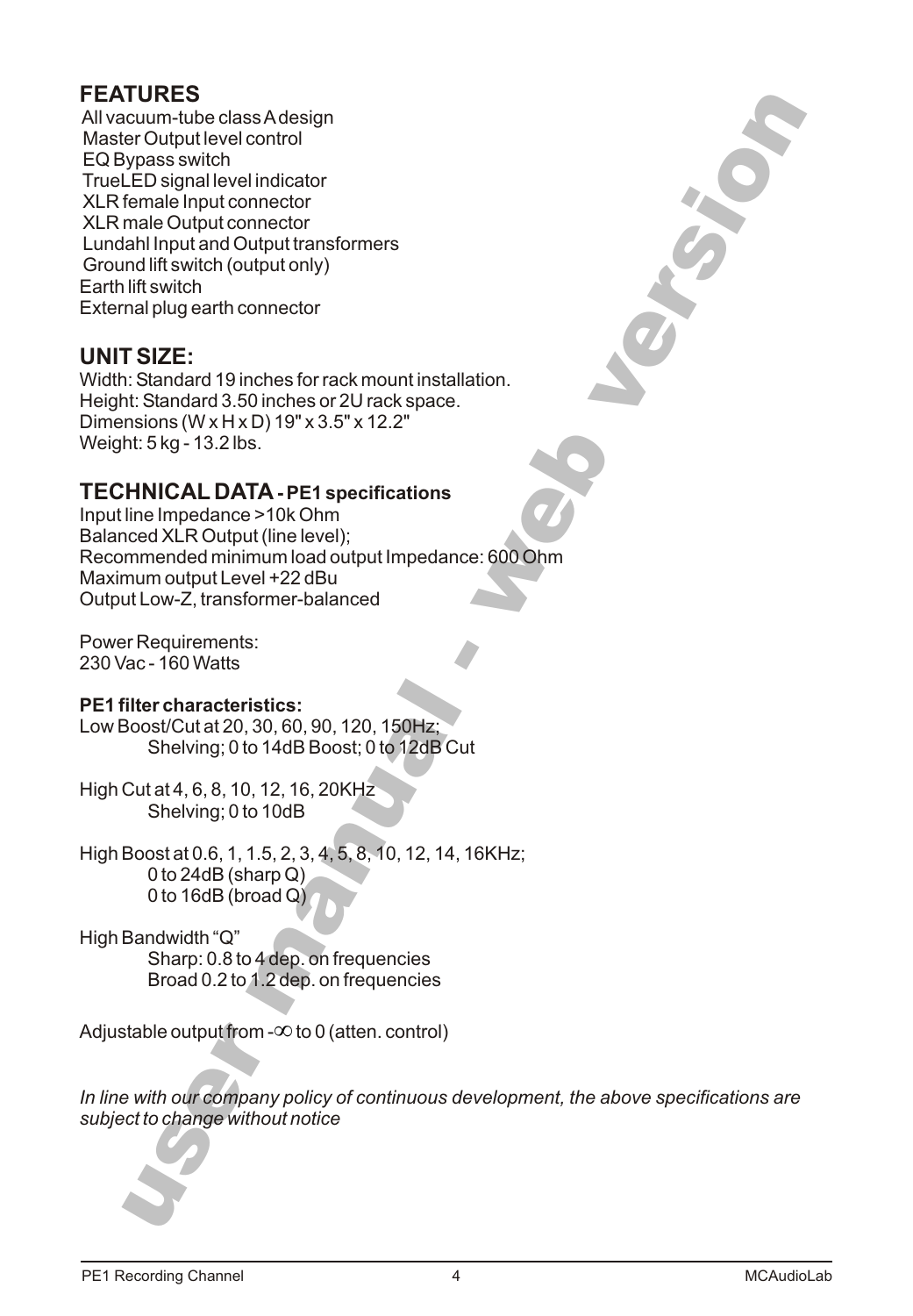# **INPUTS and CONTROLS**

### **Microphone input:**

**e** Microphone. This female XLR connector is<br>
nones to this input using standard balanced<br>
ve phase); Pin 3 = - (negative phase).<br>
selected by the '+48V' switches on the front<br>
selected by the '+48V' switches on the front<br> On the rear panel is the XLR input socket for the Microphone. This female XLR connector is a transformer-balanced input. Connect microphones to this input using standard balanced XLR mic cables. Pin  $1 =$  ground; Pin  $2 = +$  (positive phase); Pin  $3 = -$  (negative phase).

This input may be +48v phantom powered, as selected by the '+48V' switches on the front panel.

*Note:* Do not use phantom power on a microphone that does not require it. Make all mic connections before applying phantom power.

### **High impedance input:**

 On the front panel is the 6.3mm jack input for instruments. The input impedance of this jack is 1M. Set to "Hi-Z" the' input' switch to activate the high impedance input. The 1/4" jack connector accepts unbalanced input signal only with:

 $Tip = + phase$  and  $Ring + Sleeve = ground$ .

#### **LED-Meter:**

The LED level meter consists of three L.E.D. peak program meter and monitors the output signal. It is calibrated in dBu with fast attack and decay time.

The OVR red LED will light if the output level exceeds the +10dB.

The 0dB orange LED will light if the output level is +4dB.

The SGN green LED will light if the output level reachs -20dB.

#### **Main Output:**

·

**manual** ground; Pin z = + pnase, Pin *3* = - pnase. Connect this output to 3 pin balanced console,<br>converter, or tape input. When connecting to a balanced patch bay, be sure that Pin 2 = Tip. If you encounter ground loop hum when connecting to active-balanced or transformer-The male XLR connector on the rear is a 3 pin transformer-balanced output, with Pin  $1 =$ ground; Pin  $2 = +$  phase, Pin  $3 = -$  phase. Connect this output to 3 pin balanced console, balanced inputs, lift the ground at the Pin 1 on XLR by the switch next to the connector (switch down: ground lift on).

**user**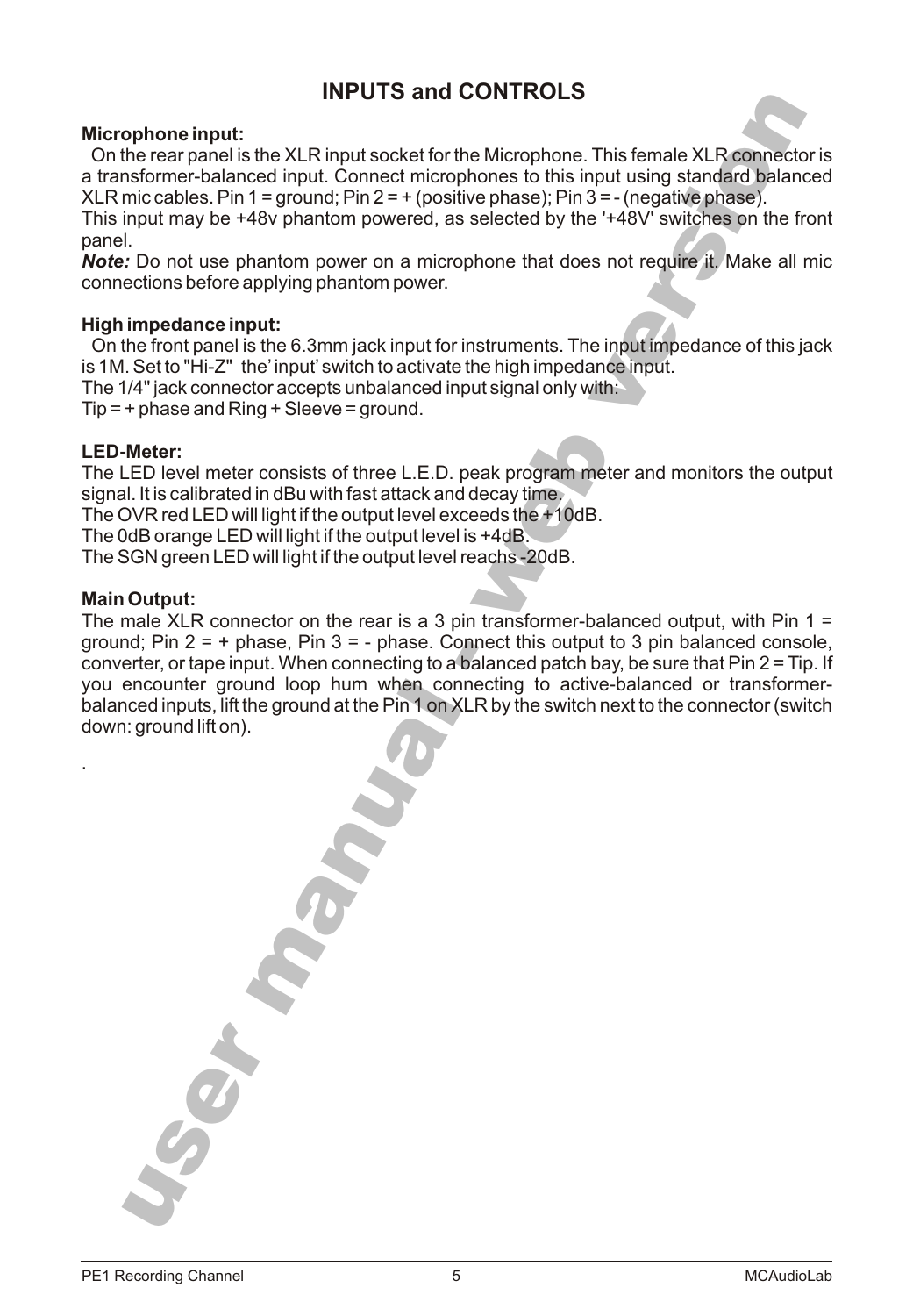## **MIC PREAMP**

The microphone preamplifier consists of a microphone input transformer stage with a stepup of +5 dB stepped gain switch, giving a total gain amount of +75dB.

The microphone input is provided with a switchable -20dB attenuation (PAD), switchable +48V phantom-power, phase reverse and a switchable input between the microphone and the DI input.

The microphone input is capable of accepting mic levels. With the PAD switched on, the PE1 can be used as a line amplifier accepting line levels.

**EAMP**<br>rophone input transformer stage with a step-<br>in amount of +75dB.<br>thable -20dB attenuation (PAD), switchable<br>itchable input between the microphone and<br>g mic levels. With the PAD switched on, the<br>elevels.<br>d placed in The high impedance DI input is unbalanced and placed in the circuit directly after the input transformer. The gain range for this input is from +10dB to +65dB. When in use, the microphone input is disabled.

### **MIC PREAMP CONTROLS**

### **GAIN:**

The gain switch has a range from +20dB to +75dB in steps of 5dB if input switch is set on mic; +10dB to +65dB in steps of 5dB if input switch is set on "Hi-Z".

### **PAD:**

This switch selects -20dB attenuation in front of the microphone transformer input. Use the pad when the XLR input is used with +4dBu line-level balanced sources.

*Note:* the attenuation affects only the XLR input signal and has no effects on the Hi-Z front input source.

### **PHANTOM:**

The +48V switch turns the phantom +48V DC power on and off. When the +48V switch is on, 48 volts is supplied to pins 2 and 3 of the XLR input.

**-**

#### **Phase reverse:**

This switch is used to invert (180°) the polarity (or phase) of the output signal.

### **Hi-Z (D.I. input):**

to invert (180°) the polarity (or<br>an unbalanced, high impedan<br>preamplifier.<br>the master volume control.<br>mount of signal sent to the our<br>amount of gain stage (knob h The Direct Input is an unbalanced, high impedance input intended for electric instruments. It goes directly into the preamplifier.

### **OUT:**

The "OUT" knob is the master volume control.

 It determines the amount of signal sent to the output stage. The range is from - (knob hard left) to the maximum amount of gain stage (knob hard right).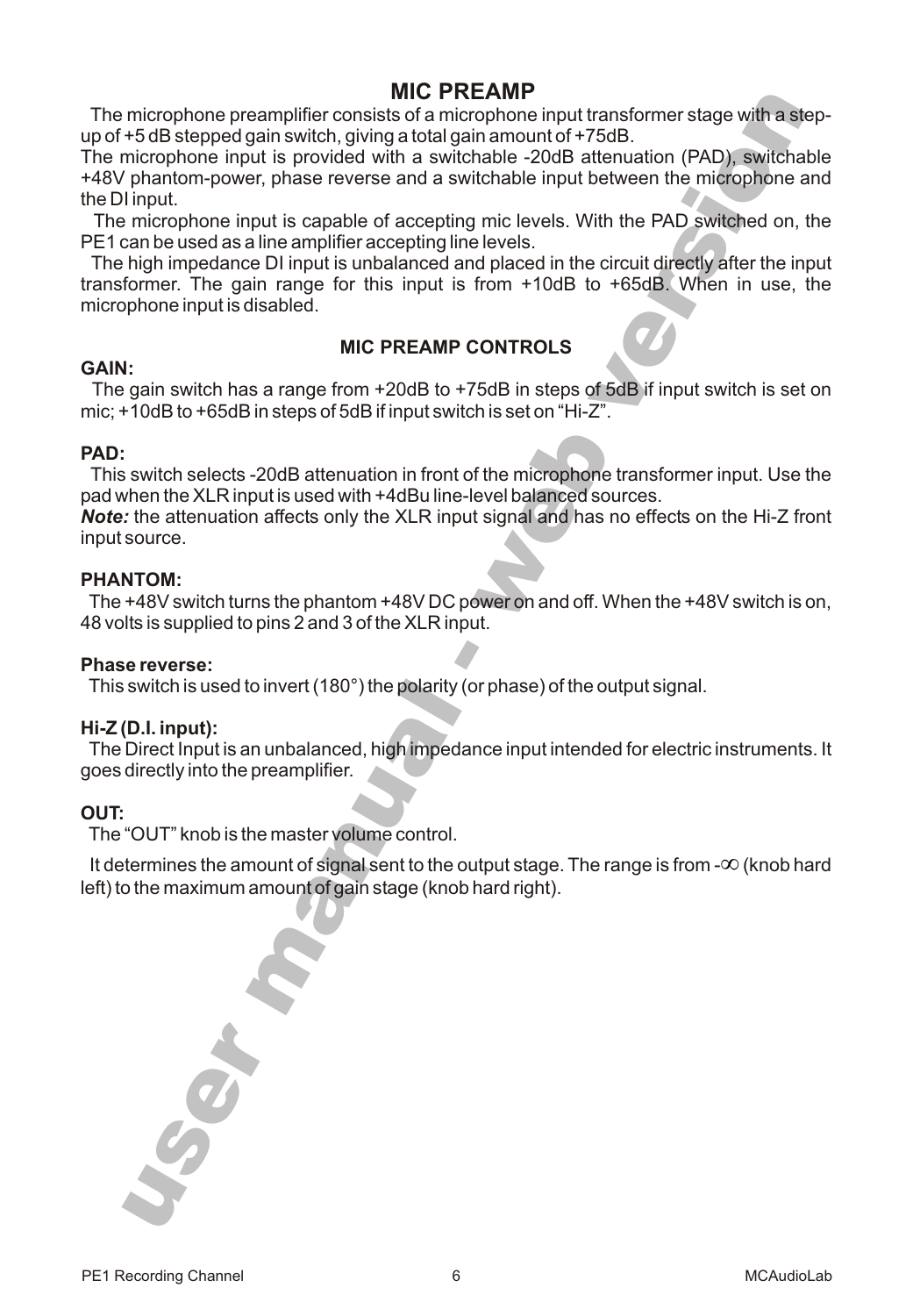## **EQUALIZER**

The three band tube EQ in the PE1 is a passive, RC and LRC inductor-based EQ network followed by an all-tube pure class A line-driver/make-up-gain stage.

 It features simultaneous low shelf boost and cut on low frequencies, a high shelf cut frequencies and mih-high bell boost frequencies with variable "Q".

*Note:* The equalizer has not a separate input and cannot be used as stand-alone unit.

# **EQUALIZER CONTROLS**

### **LOW FREQ.**

Rotary switch selector (**A**)(20, 30, 60, 90, 120, 150Hz). Use it to select low frequencies

*Low Boost* (**B**) knob controls the amount of gain on selected freq. The Low Boost is a shelf filter with 14dB max of gain.

*Low Cut* (**C**) knob controls the amount of attenuation on selected freq. The Low Cut is a shelf filter with 12dB max of attenuation. Boost and Cut controls may be used at the same time; the cut filter action is reduced if used with boost control trim exceedind the first quarter (**K**).

#### **MID./HIGH FREQ.**

**-**Rotary switch (**D**) (12 steps) selector for Mid-/High freq. (600Hz; 1, 1.5, 2, 3, 4, 5, 8, 10, 12, 14, 16KHz)

bituots the amount of gain on's<br>h. The Boost is a peak param<br>ne maximum gain depends on<br>ion.<br>id./high freq. (F)<br>ontrol can be used to vary th<br>n. It acts on boost of mid./high<br>knob makes peak filter broad or<br>or (G) (4, 6, 8 *Boost* pot. knob (**E**) controls the amount of gain on selected freq. by stepped rotary switch. The Boost is a peak parametric filter with 20dB max of gain. The maximum gain depends on the parametric "Q" knob control position.

### "Q" control knob on mid./high freq. (**F**)

The "Q" pot. knob control can be used to vary the "Q" factor in mid./high filter section. It acts on boost of mid./high section control only. The "Q" control knob makes peak filter broad or sharp

### **HIGH FREQ.**

Rotary switch selector (**G**) (4, 6, 8, 10, 12, 16, 20KHz). Use it to select high frequencies

*Low Cut* (**H**) knob controls the amount of attenuation on selected freq. The Low Cut is a shelf filter with 10dB max of attenuation.

### **EQ in:**

The saturation of the EQ circuit is controlled by the "EQ in" knob.

 Use it to controls the signal amount feeding the input eq stage. Its range goes from - to 0 (no attenuation.

**n:**<br>saturation of the EQ<br>e it to controls the signer<br>tenuation.<br>**u**: The "EQ in" contro<br>ection is bypassed the knob results cutte<br>e PE1 combines the<br>ces and materials. **Note:** The "EQ in" control acts on input eq stage when the eq bypass switch is off; when the eq section is bypassed the EQ input became the master output volume control and the volume knob results cutted away from the signal path.

The PE1 combines these features most often needed when tracking a wide variety of sources and materials.





**E**

**D**

 $1\lambda$ 

High-Q

**F**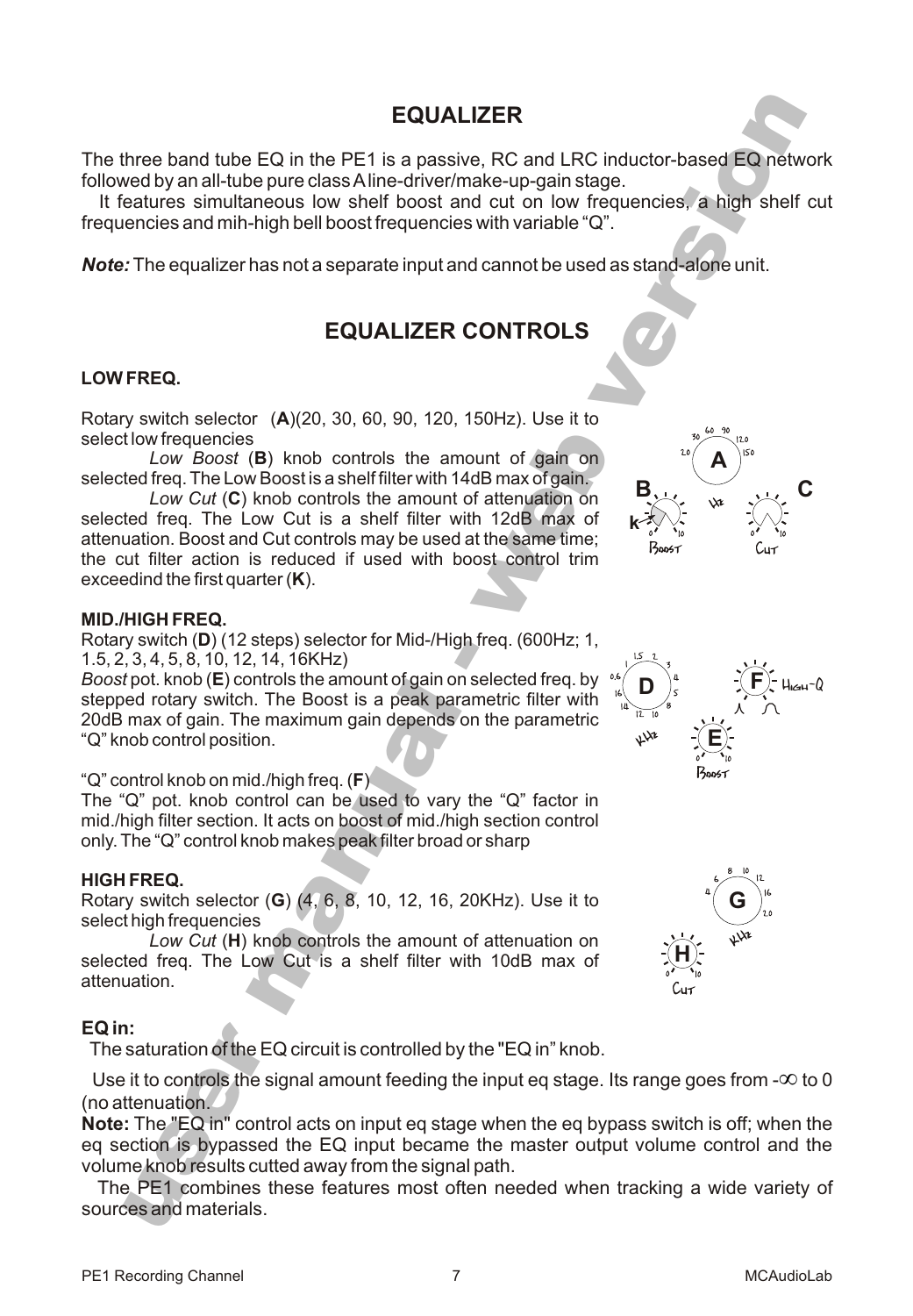### **Power**

Use this switch to turn the unit on and off.

ary power is applied to the PE1 circuits when<br>wer toggle switch connect or disconnect the<br>ector on the rear). When off, the apparatus is<br>ource. Detach IEC power cord if the unit is<br>ource. Detach IEC power cord if the unit Controls primary AC power to the unit. The primary power is applied to the PE1 circuits when the Power switch is in the up position. The power toggle switch connect or disconnect the phase wire of main AC power supply (IEC connector on the rear). When off, the apparatus is not completely disconnected from AC power source. Detach IEC power cord if the unit is unutilized for a long period.

### **GROUND LIFT**

When it is activated unlinks pin 1 from signal ground (GND) to avoid hum. Ground lift acts on XLR out connector only.

### **EARTH LIFT**

The ground switch on the rear panel selects the ground signal path.

 In the (1) position the PE1 internal signal ground is connected directly to the mains earth and chassis. In the (2) position the signal ground is lifted from the mains earth.

 Normally the switch position shoul be set on (1); If the output signal is affected with "hum" noise when TP1 is connected to other devices, try the GND lift position (2).

*Note: Chassis is permanently earth connected via centarl pin of IEC socket. The earth is also connected with a standard plug on the rear of each unit.*

### **AC Plug**

PE1 uses a standard, detachable IEC power cord. Insert the AC power cord firmly into this socket.

perore applying AC power to the unit. Check that this complies with your local supply; if not,<br>please notify MCAudioLab before powering up. Your PE1 has been factory set to the correct mains voltage for your country. If you plan to take the unit to countries with a different mains caution: please check to see what voltage your PE1 is set to. The voltage setting is marked on the serial badge on the rear panel. Make sure the voltage is properly set for your area before applying AC power to the unit. Check that this complies with your local supply; if not, voltage you will need to send the PE1ch to the MCAudioLab Service Center for the correct transformer primaries wiring conversion and fuse changing.

### **Do not attempt to defeat the safety ground connection!**

### **Fuse**

our country. If you plan to take<br>d to send the PE1ch to the N<br>as wiring conversion and fuse<br>**not attempt to defeat the same of attempt to defeat the same**<br>in external AC line fuse (easy m<br>damages due to overload<br>ly, discon This unit employs an external AC line fuse (easy access to change your fuse, as necessary ) to help protect it from damages due to overload conditions. If the fuse fails, replace it. If the fuse fails repeatedly, discontinue use of the unit and contact MCAudioLab for service information.

Remove the power cord before checking or changing the fuse.

To avoid any permanent damage replace fuse with the same rate and type only:

### **Survival Tips For Tube Equipment:**

To prolong tube life, observe these simple recommendations: After using the equipment, allow sufficient time for it to properly cool down prior to moving it. A properly cooled gear prolongs tube life due to the internal components being less susceptible to the damage caused by vibration.

Allow the tube to warm up to room temperature before turning it on. The heat generated by the tube elements can crack a cold glass housing.

 Protect the gear from dust and moisture. If liquid gets into, or if the gear is dropped or otherwise mechanically abused, it must be checked out in an authorized service center before using it.

**userally** dependence and the dependence of the dependence of the elements can crack<br>Protect the gear from due<br>chanically abused, it is proper maintenance a<br>protect the gear from due<br>the protect of dealer,<br>and the replacem Proper maintenance and cleaning in combination with routine checkups by your authorized service center or dealer, will ensure the best performance and longest life for your tube audio gear.

**CAUTION: Tube replacement should be performed only by qualified service personnel who are familiar with the dangers of hazardous voltages that are present in tube circuitry.**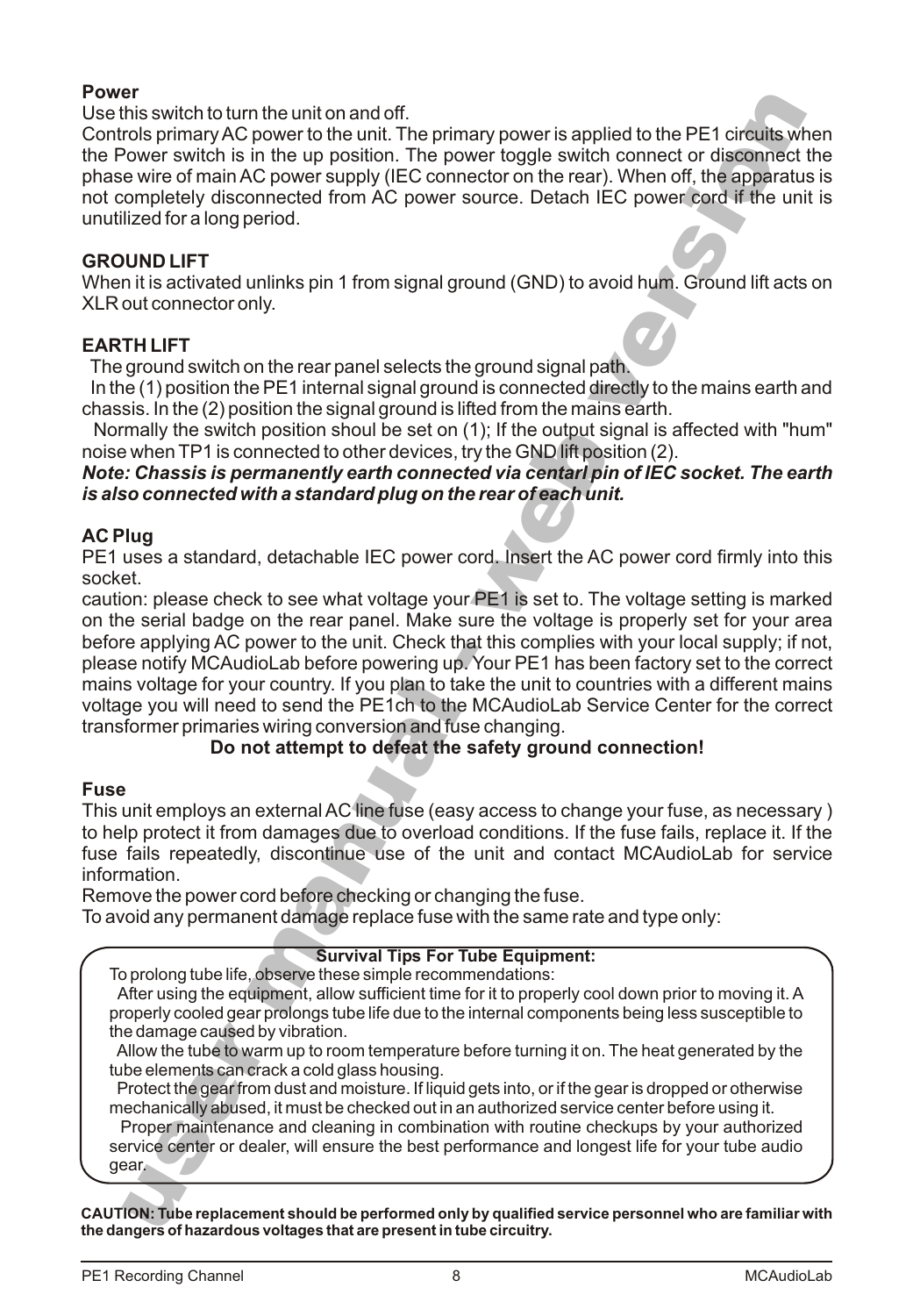# **PE1 signal flow schematic**



All XLR connectors are wired according to AES standard: pin 1 is ground (GND), pin 2 is "high" or "+," and pin 3 is "low" or "-." A positive voltage on pin 2 of the input will result in a positive voltage on pin 2 of the output (with the Phase Reverse switch set to Normal).

Grounding and Shields:

The Input XLR connector pin 1 (GND) is directly connected to equipment ground. The GND is connected to pin 1 of the output connector and to earth depending on earth-lift switch position.